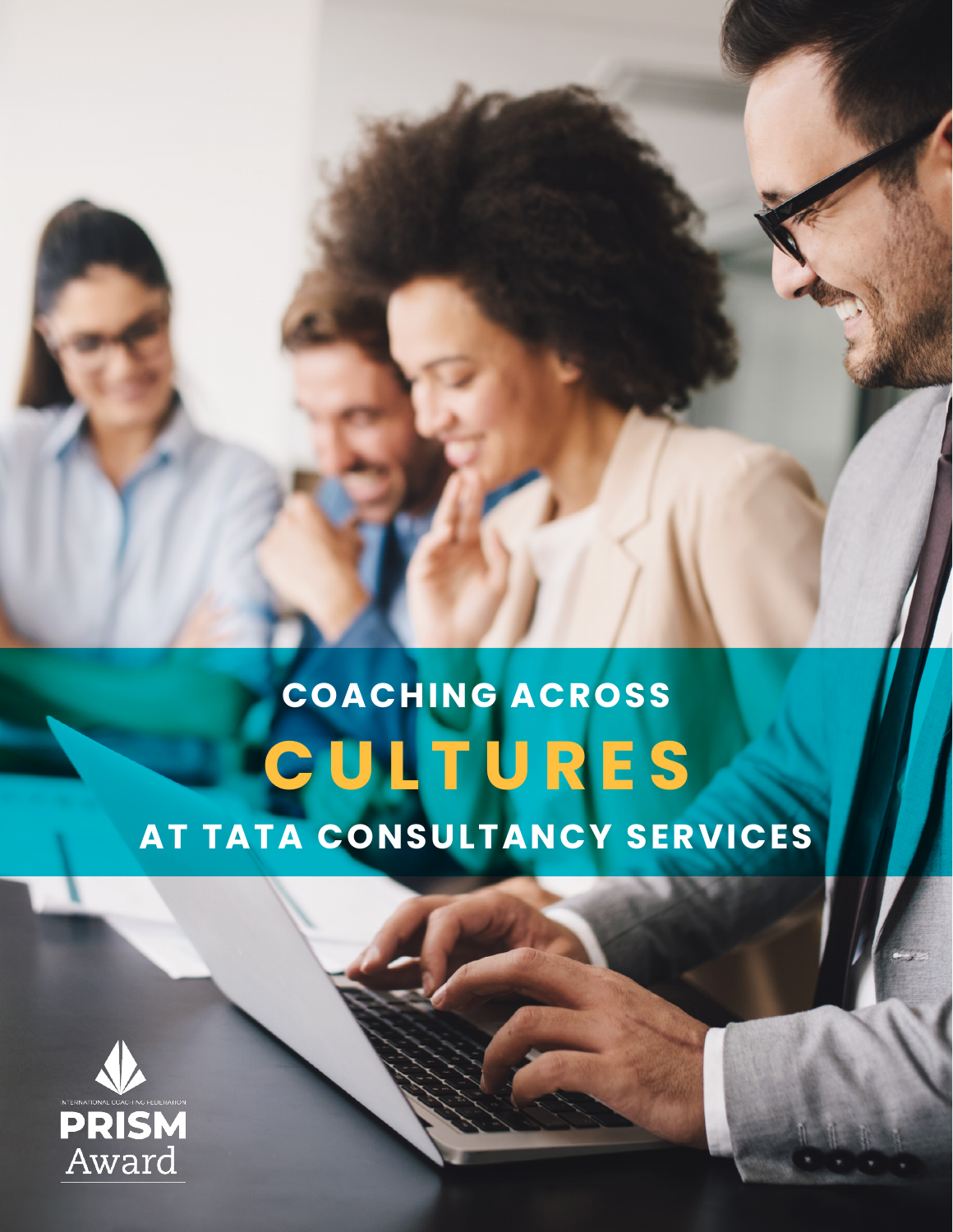## **Tata Consultancy Services**

Imagine a multi-national organization operating in 46 countries across 7 geographies with nearly a half million employees. The challenges of ensuring team-building, efficiency and performance across multiple time zones and cultures would be daunting to say the least. That was the situation faced by Tata Consultancy Services (TCS), a global IT and consulting company based in Mumbai, India.

There was a need for TCS leaders to understand how to manage generational differences, lead in a global economy, leverage technology to develop their leadership, and build awareness about the importance of collective leadership capabilities. As businesses operated in borderless economies and large ecosystems, coaching surfaced as a powerful tool for developing leaders, talent retention and promoting a culture of learning that honored and respected each employee across diversity.

The Coaching Centre of Excellence in TCS was set up in 2015 with an objective to deepen human connections, resonance, well-being, efficiency, and performance. The organization celebrates diverse thinking styles, behaviors, expertise, and personalities that coaching has supported in creating a positive ecosystem that leverages individual strengths and celebrates differences to nurture individual brilliance, leading to business excellence and a culture of intentional growth.

TCS has developed a coaching program that includes dedicated systems to measure progress and ensure accountability. The initiative also incorporates a

rigorous internal training program and offerings that go beyond the workplace to support employees' overall well-being. Today, the coaching program at TCS is a significant part of the organization's development strategy and the value is visible through a proactive demand for coaching and learning to become a coach.

TCS has witnessed a tremendous transformational journey, from holding a coaching stance to integrating coaching into learning initiatives, leveraging coaching for change, inspiring leaders to build expertise in teams, and building an internal pool of 2,000 potential coaches undergoing training.

The International Coaching Federation (ICF) recognized TCS's commitment to its internationally-reaching coaching program as a Celebrated Nominee in the 2020 ICF International Prism Award program. ICF's Prism Award program honors organizations that have achieved the highest standard of excellence in coaching programs that yield discernible and measurable positive impacts, meet rigorous professional standards, achieve key strategic goals, and shape organizational culture. (Learn more at [coachingfederation.org/prism-award\)](https://coachingfederation.org/prism-award).

#### **Setting the Path**

At the outset, TCS planned carefully to ensure a coaching program would align with its organizational mission, vision, and core values starting with the goals of accelerating leadership development and improving customer satisfaction. Across its global team of employees, TCS wanted to promote a healthy work-life balance, increase

PRISM ward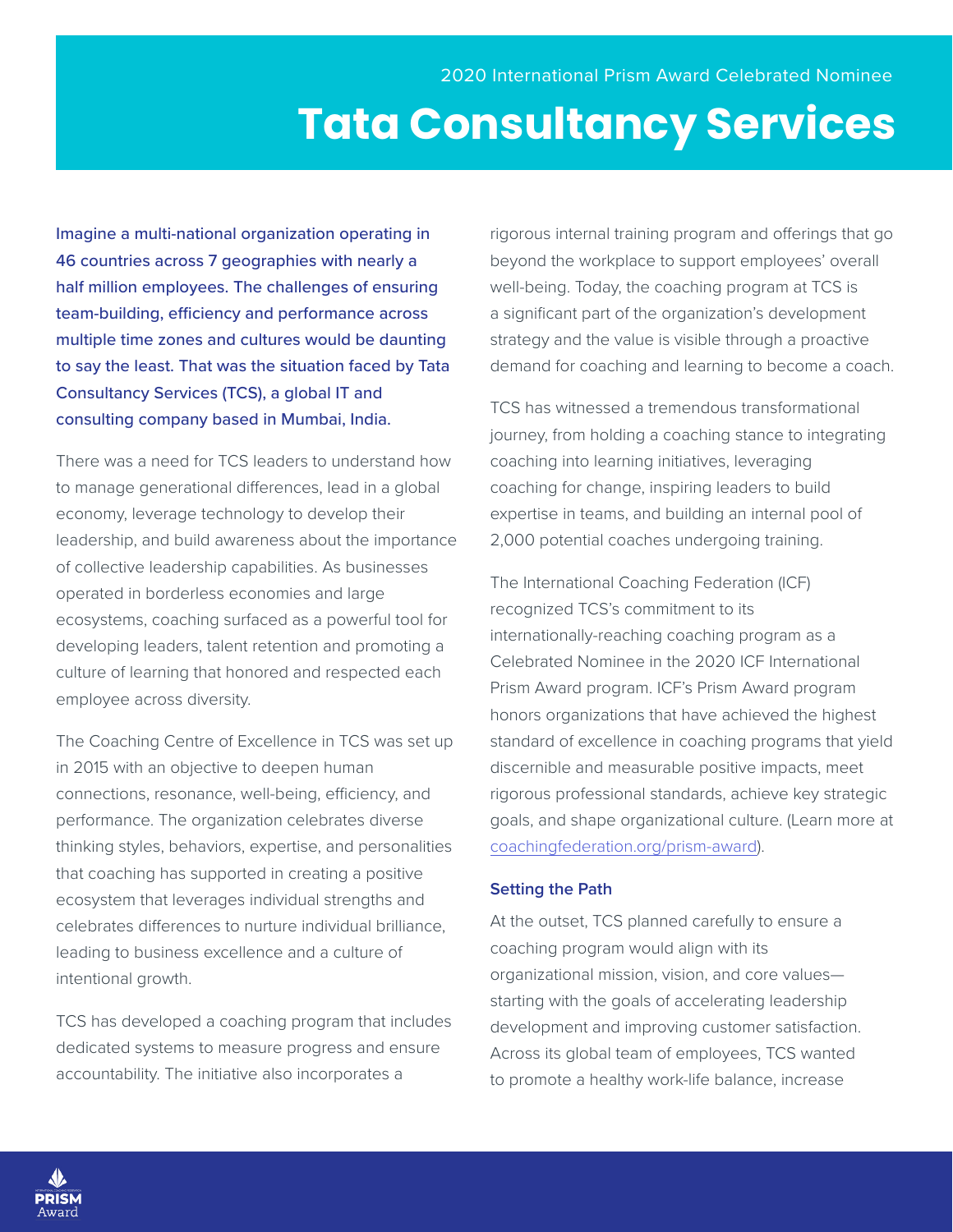team-building and bolster adaptability to change. The company also wanted to foster a culture that would celebrate diverse thinking styles, behaviors, expertise, and personalities.

As a massive organization, TCS needed an expansive coaching program in order to make an impact. The program's numerous modalities were developed with the intent to make coaching available to as many employees within the organization as possible, thereby ensuring the greatest impact worldwide.

A priority for TCS was one-on-one executive coaching that would create a "thinking space" for top leaders to work through issues and generate new ideas. TCS also offered leadership coaching to facilitate behavioral changes by fostering new perspectives and behaviors. By prioritizing top leadership first, TCS created a "trickle down" effect to efficiently impact the most employees possible. The company leaders who worked with a coach were able to change their behaviors in accordance with the program goals and begin building coaching practices into their leadership styles.

Other coaching initiatives included systemic coaching, career coaching, team coaching, and peer coaching which focuses on high-potential employees—as well as coaching for specific goals and challenges with cross-cultural and diversity coaching. The company also leveraged coaching to help employees navigate specific challenging situations.

Coaching has moved beyond creating awareness and business now leverages coaching actively making it a part of the business scorecard linking to the initiated yet aspirational coaching culture.

#### **Building the Program**

A great coaching culture starts with great coaches. TCS set high professional standards for its coaching program with an emphasis on rigorous training, ongoing support, and the highest ethical standards, all informed by ICF's best practices.

TCS's Coaching Center for Excellence, the internal training program to develop employees into workplace coaches, requires 60 hours of instruction to earn certification, including mock coaching sessions with the coaching team to demonstrate the candidate has mastered necessary skills. The program drew inspiration from other successful training programs at TCS and is currently under review for ICF accreditation.

"We've had supervisors begin to show greater empathy toward team members - small things like respecting time zones ... listening with good intent, with authentic intent."

> *Rupika Singh TCS Coaching & Cultural Diversity Lead*

TCS's internal coaches continue their education and development. TCS provides this support through multiple channels including a blog, regular training sessions, coaching supervision, mentor coaching, and other resources. The full coaching team also meets regularly to stay up to date on the organization's vision and strategy, and how coaching fits within both.

TCS is equally rigorous in its oversight and client protection measures. For each coach-client engagement, TCS provides templates for documentation designed to protect confidentiality while also maintaining accountability, and to keep coaching focused in areas strategically aligned with the organization's goals. To further support each client's development, supervisors serve as de facto sponsors for their direct reports. This role comes with responsibility to set clear goals for the coaching engagement, future organizational changes, areas for development, and measures of effectiveness.

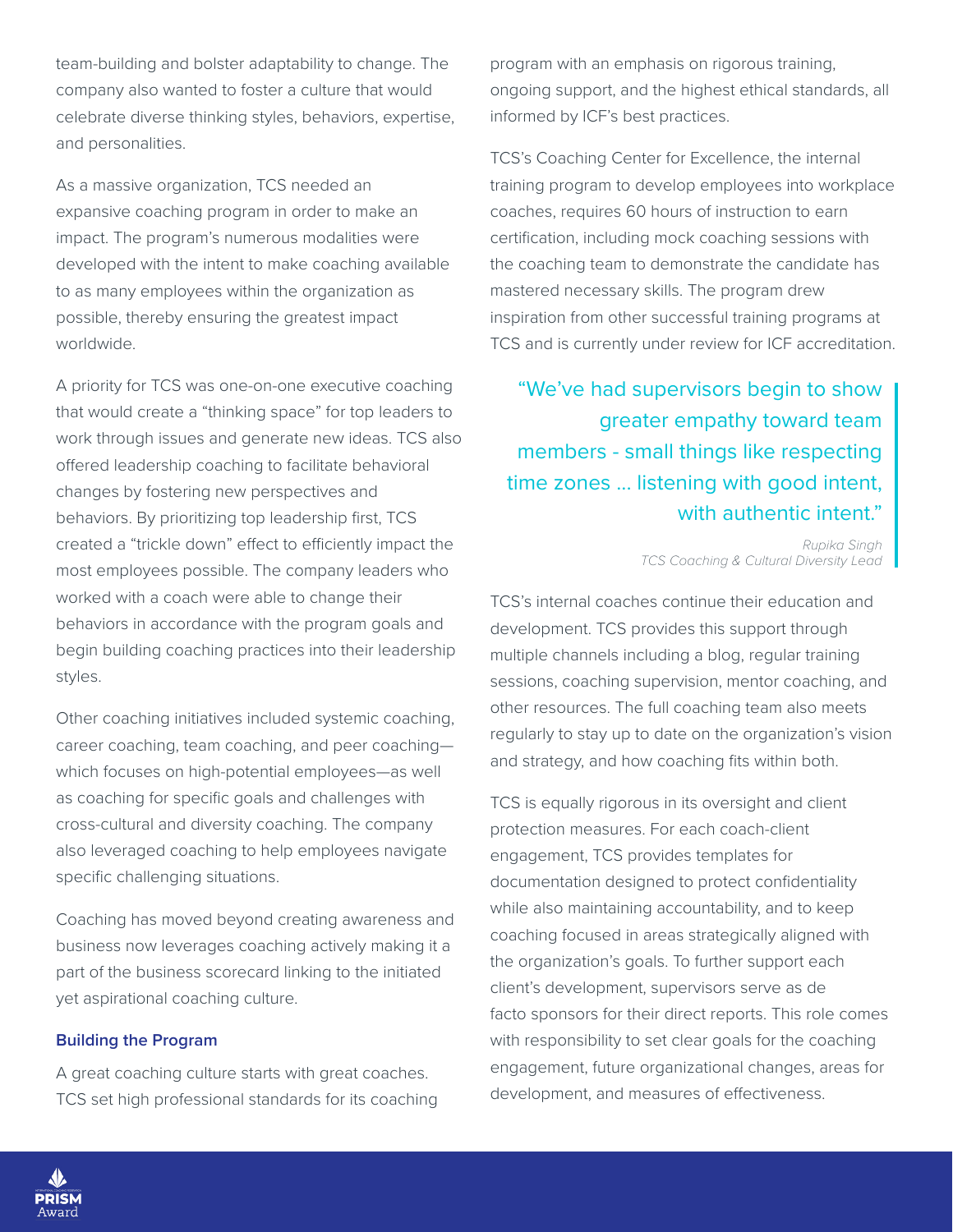Employees use personal scorecards throughout their coaching journey to document their objectives, as well as their progress toward reaching these goals. The impact of each coaching engagement is also measured through a self-awareness inventory taken by each client before and after their coaching experience, as well as through peer feedback and a sponsor engagement document that provides the sponsor's observations of the client's growth over the period of coaching.

### An overall feeling of 'belongingness' across the company is remarkably high on the Employee Satisfaction Index and has held consistently at this level for three years.

Coaching training has also been built into TCS's pre-existing leadership program's Action Learning and Reflective Labs modules. It is further ingrained into the organization's systems through digitized and automated support to internal stakeholders' oversight of the program and coachee development. Analysis reports also provide assessment of recurring themes and patterns emerging through coaching sessions that might warrant broader action from leadership.

As the program has grown and evolved, it has proven to be a balanced blend of structure and adaptability, thus changing as the organization's needs changed.

#### **Building Sustained Progress**

TCS now has a robust coaching program. Coaching is a highly valued pillar of TCS's employee development strategy.

As of June 2020, 865 senior leaders had completed one-on-one executive coaching with a focus on topics of diversity, cultural differences and how to effectively consult teams. An additional 2,000 high

potential employees have engaged in peer coaching. Coaching also has an expanded reach across TCS's enterprise through team coaching and other modules. Over time, the impact of these coaching engagements has "passed forward" to even more of the organization and resulted in a shift in company culture toward innovation, trust and inclusion.

These improvements in the TCS culture are reflected in a variety of ways. Across the leadership team, these improvements included a 28% increase in demonstrated emotional intelligence, 33% increase in cognitive flexibility, and 67% increase in innovation management, among other notable signs of growth. Additional positive shifts have been noted across the full TCS global team as a result of coaching, including a 13% improvement in work-life balance, a 20% improvement in building a global inclusive mindset, and a 21% increase in powerful questioning in team communications. Of particular note, TCS's coaching culture has also improved the company's inclusion of women in leadership roles, with 63% improvement in role movements and a 94% retention rate among female employees.

"We've also had supervisors begin to show greater empathy towards team members—small things like respecting time zones," said TCS Coaching & Cultural Diversity Lead Rupika Singh. "There's been a lot of coaching conversations around building empathy by listening with good intent, with authentic intent. This is an important one in times like this."

An overall feeling of "belongingness" across the company is remarkably high on the Employee Satisfaction Index and has held consistently at this level for three years running.

But perhaps TCS's greatest measure of success is the resilience that emerged amid the challenges of the COVID-19 pandemic in 2020. As the company's nearly